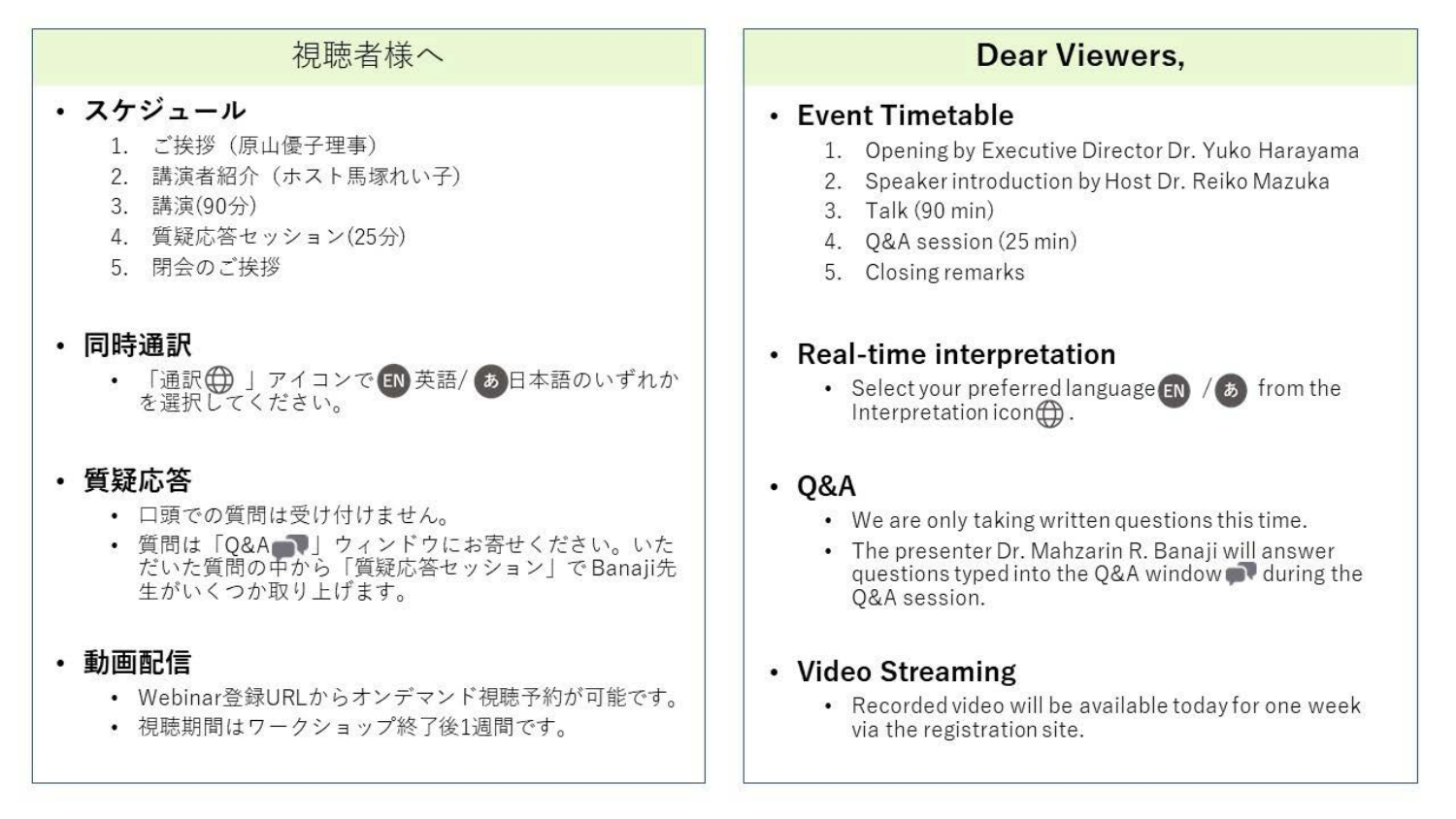# **Blindspot** Hidden Biases of Good People 心の中の ブラインド・スポット 善良な人々の心に潜むバイアス

#### **Do you assume that you are not making assumptions?**

Research in psychology from the last fifty years has revealed that our minds create biases and distortions in an unintended way. It has become clear that they sometimes affect critical decisions we make. Understanding where hidden bias comes from and how it works helps to minimize the negative impact it may have on us.

For this seminar, we welcome Professor Mahzarin R. Banaji, a worldleading scientist in the field of social psychology, who will explain ideas behind implicit bias live online from the United States.

#### 10:00-12:00 10:00-12:00 Monday, January 31, 2022

#### Online via ZoomWebinar Admission Free

回路

Please register from the QR code to the left or the following URL link.

**https://lang-dev-lab.brain.riken.jp/diversity\_lecture\_dr\_banaji/ https://lang-dev-lab.brain.riken.jp/diversity\_lecture\_dr\_banaji/** 

Registration Deadline : Monday, January 24, 2022

\* On-demand broadcasting will be available for a week after the seminar. \* Live broadcasting can accommodate up to 500 attendees. Applications will close once that limit is reached. For details, please refer to the registration website.

#### **"思い込みはない "と思い込んでいませんか?**

心理学における過去50年の研究から、人間の心は本人の意図しな い形で偏りや歪みを生み出すことが明らかになってきました。そし てその偏りや歪みが時に、重要な意思決定に影響を及ぼすことも分 かってきています。心に潜むバイアスがいつ、どのように現れるか を知ることで、私たちはその影響を最小限に抑えることができます。 本セミナーでは、今世界中で注目されるこの分野研究の第一人者で ある Mahzarin R. Banaji 教授に、暗黙のバイアスが生まれる背景 について、アメリカから生解説いただきます。

# $2022 \pm 1 \pm 31$   $\pm$  (月)

#### **オンライン開催**(Zoom Webinar) **同時通訳あり/参加無料**



リチャード・クラーク・カボット社会倫理学教授 インファイン 右記の QR コードもしくは 下記リンクから該当するフォームを 選択の上お申し込みください ■

申込締切:2022 年 1 月 24 日(月)

\* 開催後 1 週間、見逃し配信を予定しています。

\* 当日の接続上限 500 名。上限に達し次第締め切りとなります。 詳細は参加登録リンクをご参照ください。



**Mahzarin R. Banaji** Richard Clarke Cabot Professor of Social Ethics Harvard University ハーバード大学心理学部